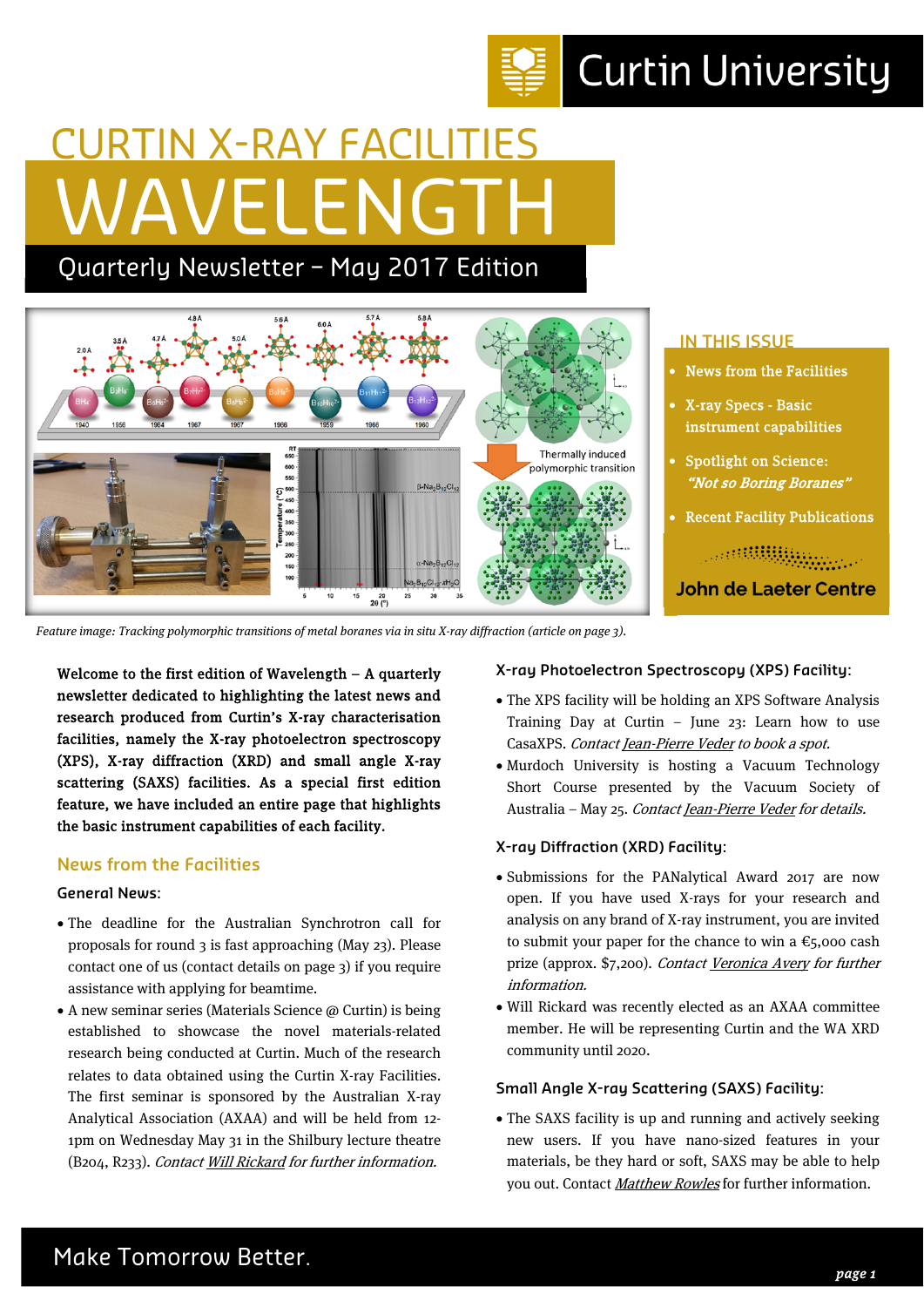ARTHUR AND A

### **John de Laeter Centre**

## X-RAY SPECS BASIC INSTRUMENT CAPABILITIES

#### **X-ray Photoelectron Spectroscopy (XPS)**



Kratos Axis Ultra DLD X-ray photoelectron spectrometer.

X-ray photoelectron spectroscopy (XPS) is a non-destructive, surface sensitive technique that is used to investigate the elemental and chemical composition of material surfaces. A sample is exposed to X-ray radiation under ultra-high vacuum conditions and the photoelectron spectrum is recorded using a hemispherical analyser situated above the sample.

In a typical experiment, a survey spectrum is first acquired to semi-quantitatively determine the elemental composition of the sample's surface. High-resolution spectra for the core levels of each element are then acquired as they reflect the chemical environments of those elements. For example, in a carbon-based sample, the high-resolution carbon spectra can be used to easily quantify the extent by which carbon is bonded to other carbon atoms, oxygen atoms, hydroxide groups, etc. Similarly, this same treatment can be applied to all other elements detected in a sample.

The XPS facility is also equipped to provide a range of other surface analysis techniques, including ultraviolet photoelectron spectroscopy (UPS), auger electron spectroscopy (AES), and ion scattering spectroscopy (ISS). These techniques combine to provide a detailed perspective of the elemental and chemical composition of the surface down to a depth of approximately 5 nm.

#### **X-ray Diffraction (XRD)**



Bruker AXS D8 Advance powder X-ray diffractometer.

XRD is an analytical technique that uses X-rays to investigate and quantify the crystalline nature of materials. This is achieved by measuring the diffraction of X-rays from the planes of atoms within the material of interest. The technique is primarily used to identify the crystalline content of materials, identify and quantify the crystalline phases present and also determine the spacing between lattice planes (d-spacing).

Curtin's XRD laboratory services the powder X-ray diffraction needs of our industry and research community. Samples can include minerals, metals and most other organic and inorganic materials. XRD data is collected using either the Bruker AXS D8 Advance (copper radiation source) or D8 Discover (cobalt radiation source) powder diffractometers which are fitted with a position sensitive (LynxEye) detector. This detector is 200 times faster than a conventional scintillator detector, resulting in faster data collection times. The XRD data collected can be analysed using the Diffrac EVA software for phase/mineral identification and TOPAS for phase/mineral quantification and crystallite size determination using the Rietveld method.

#### **Small Angle X-ray Scattering (SAXS)**



Bruker NanoStar small angle X-ray scattering instrument.

Small-angle scattering is an analytical technique for studying the structure of matter on the nano-scale. In the case of small angle scattering at Curtin, as the scattering angles are about  $0.1 - 5^{\circ} 2\theta$ , the structures that are being probed are in the range of  $6 - 600$  Å. Small-angle scattering allows for the investigation of materials with structures on this length scale, such as nanoparticles, porosity, and protein structures.

The small-angle scattering instrument at Curtin is a Bruker NanoStar with a high-intensity gallium MetalJet X-ray source. This source, unique in Australia, allows for the very rapid collection of scattering data for high-throughput studies or *in situ* experimentation. The data collected is very good in its own right, and can also be used as justification for access to the Australian Synchrotron, where even higher X-ray intensities and energies are available.